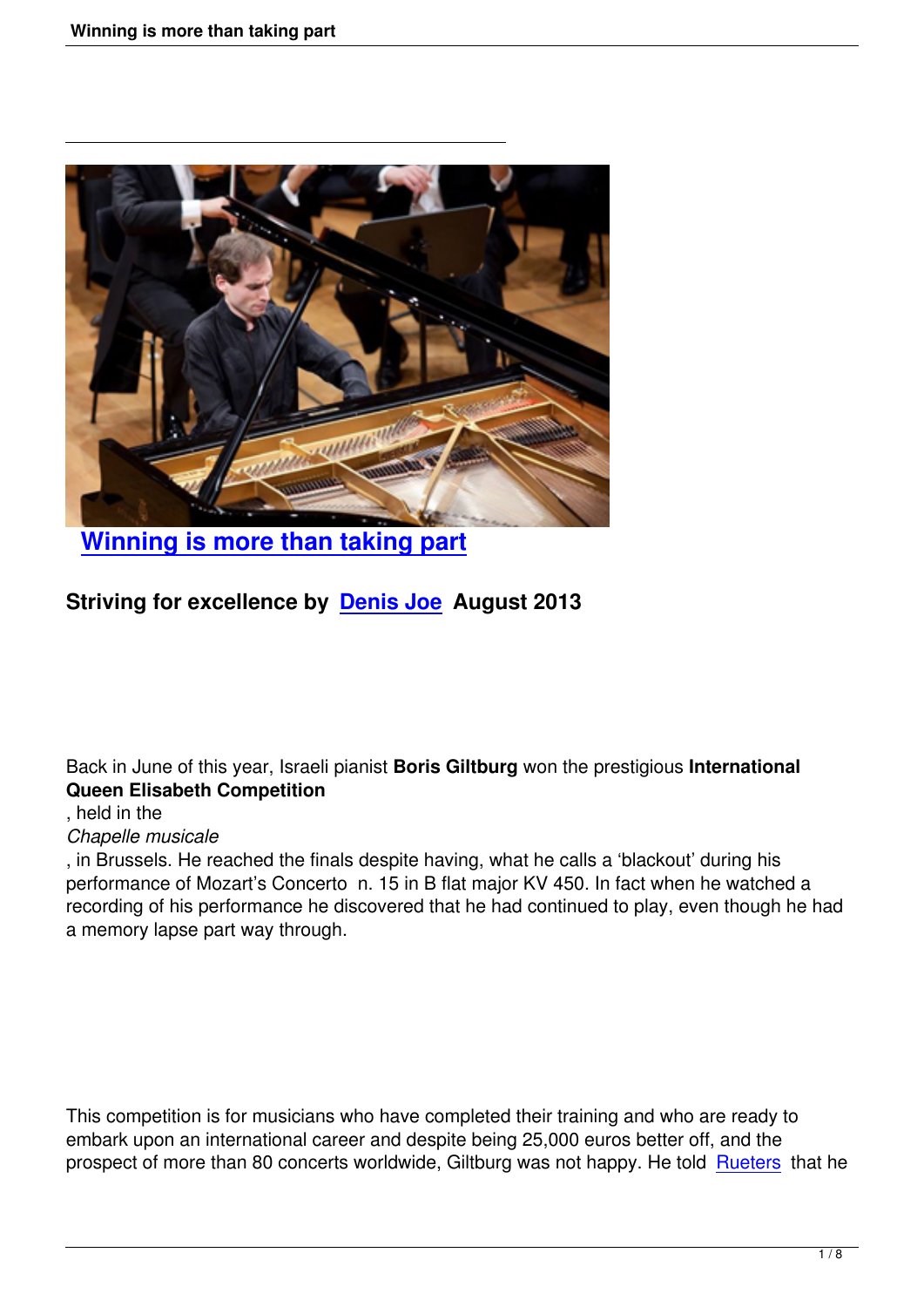was "a bit angry at the world for not having come up with another way of discovering talent other than competitions". Claiming that the stress he and his fellow competitors were put under was too great. He vowed "

#### *he would never be on a jury, making the kind of decision that determines someone's future*

Such competitions are not popular amongst classical musicians. The great Hungarian composer **Bela Bartok** is reported to have said: "*Competitions are for horses, not for artists*" and the legendary pianist,

#### **Glenn Gould**

".

claimed that they left their "ill-advised supplicants

#### *forever stunted*

, victims of a spiritual lobotomy". Admittedly, piano competitions are notorious for their inability to pick winners. The last piano competition winner who went on to be successful was **Van Cliburn**

who won Russia's International Tchaikovsky Competition in 1958. He retired after two decades at the age of 43 – young for a classical musician, with most observers suggesting he was ' *burnt out*

' as a result of being catapulted to stardom.

In an article for the Wall Street Journal (4 July 2013) headlined 'Why Piano Competitions Will Never Yield a Superstar', **Terry Teachout** suggested that it was because the jury "is at bottom a committee . . . [who] . . . exist to generate and perpetuate consensus views. They can't make great art, and it's all but impossible for them to agree on great artists. Such disagreement inevitably leads to compromise, which more often than not produces B-plus winners who please all of the jurors but thrill none of them" (this is rather disingenuous to Giltburg, I think). But the same can be said of all juries, including the jury who in 1989's BBC Singer of the World Competition awarded first prize to **Dmitri**

#### **Hvorostovsky** and **Hyperical Contract and Contract Contract Contract Contract Contract Contract Contract Contract Contract Contract Contract Contract Contract Contract Contract Contract Contract Contract Contract Contract**

the Lieder prize to

#### **Bryn Terfel**

, both of whom went on to have very successful careers (and show no signs of 'burning out') and there are many examples that one could find not just in music competitions but in many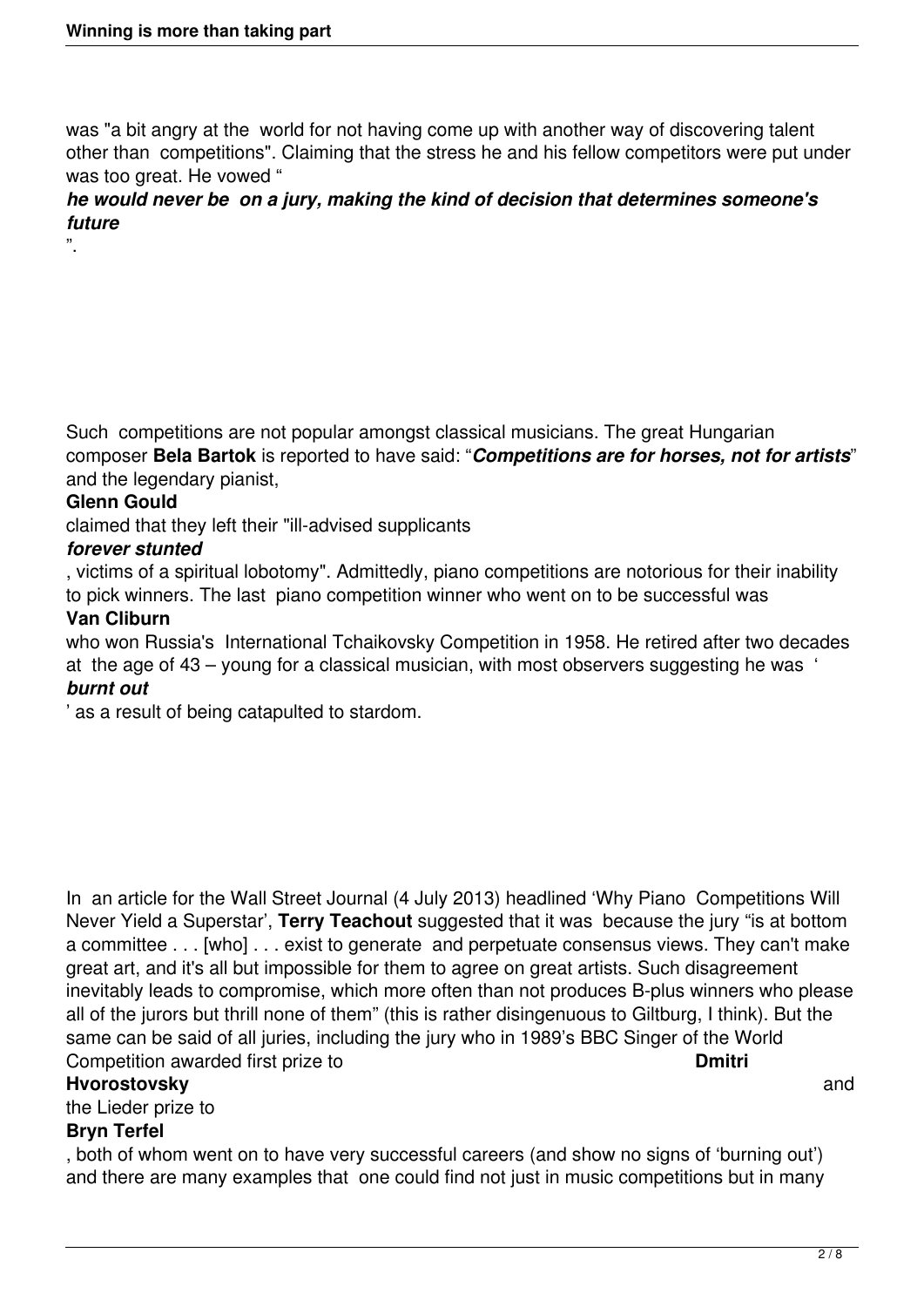competitions in the world of art.

*Teachout* then goes on to ask why they hold music competitions in the first place, saying that, unlike 1958, the road to success for classical musicians is no longer as well defined. Whilst I would not even hazard a guess as to why juries, especially in piano competitions, are not particularly successful at picking out stars, I would say that in 1958 classical music was far more popular than it is today, especially in the US, where, in the post war years conductors such as **Arturo Toscanini**

and

#### **Thomas Beecham**

, and musicians such as

## **Jacqueline du Pre**

and

#### **Glenn Gould**

, were the 'superstars' of the day. Very few classical musicians these days could command such adulation. But that is no reason why society should not strive to find the very cream of classical musicians.

If one looks at the world of poetry for instance – an art that is far less popular than classical music - there are hundreds, if not thousands, of poetry competitions each year, in Britain alone. Most will have competent jurors and some, such as the National *Poetry Competition,* will attract the bigger names in the poetry world, such as

#### **Carol Anne Duffy**

. Yet this has done nothing to sell the volumes of poetry and the poetry magazines (vastly supported by Arts Council grants) into the hands of the general public. The vast majority of contest winners will enjoy their moment in the spotlight, and then disappear into obscurity. Not even redefining poetry to include Slam (where whoever can shout the loudest is deemed by fellow 'poets' to be great) which is an umbrella term for performance poetry such as rap.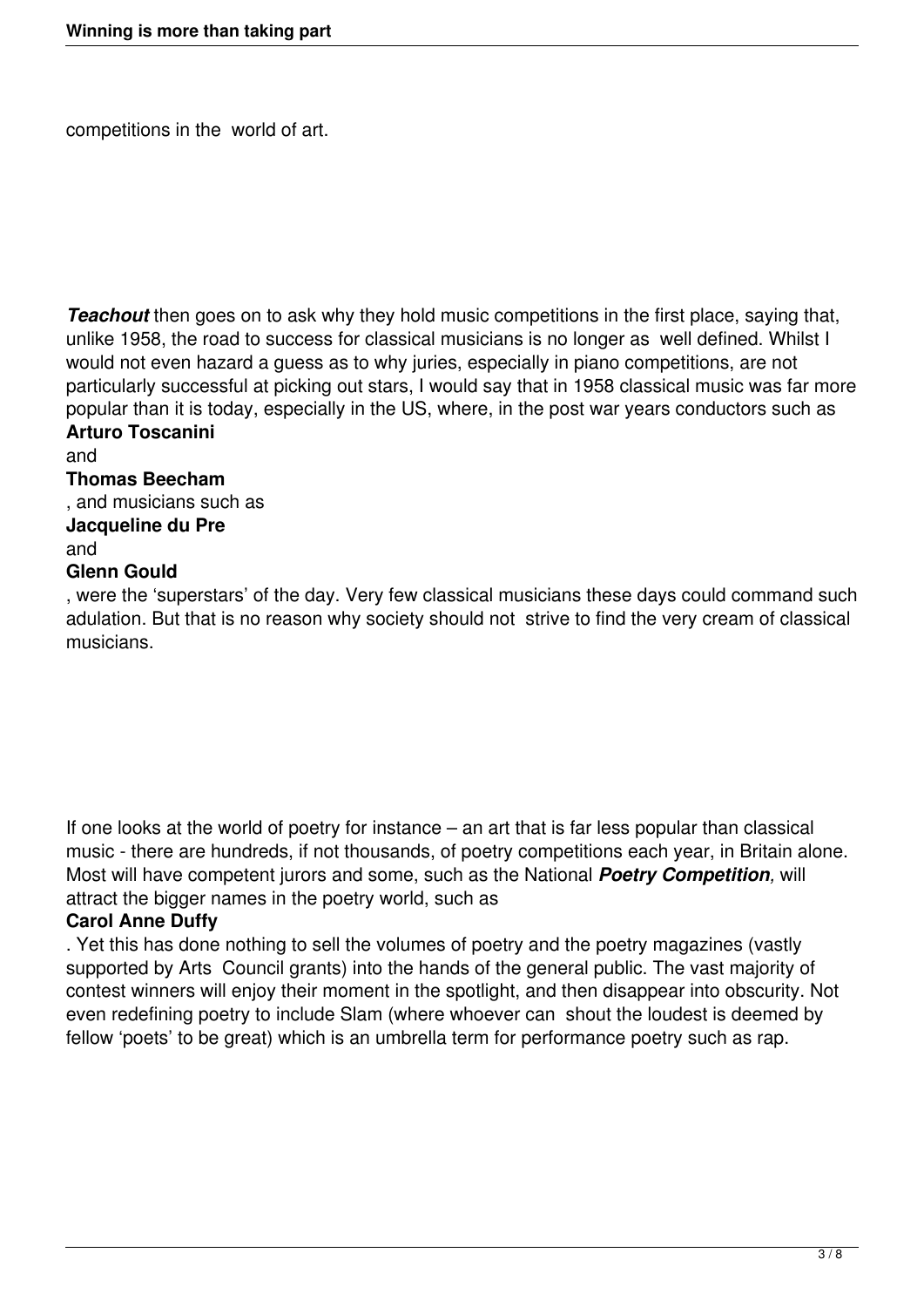What is really behind Giltburg's and Teachout's criticism is a disdain for competitiveness and the search for excellence in general, which not only reflects a society that is uncomfortable with judging and value systems, but also shows contempt for individual achievement? This is not a recent phenomenon. In his 1978 book *The Culture Of Narcissism*, the historian and social critic, **Christopher Lasch**,

lamented the degradation of sport.

**Among the activities through which men seek release from everyday life, games offer in many ways the purest form of escape. Like sex, drugs, and drink, they obliterate awareness of everyday reality, not by dimming that awareness but by raising it to a new intensity of concentration. Moreover, games have no side-effects; produce no hangovers or emotional complications. Games satisfy the need for free fantasy and the search for gratuitous difficulty simultaneously; they combine childlike exuberance with deliberately created complications. By establishing conditions of equality among the players, Roger Caillois says, games attempt to substitute ideal conditions for "the normal confusion of everyday life." 1 They re-create the freedom, the remembered perfection of childhood and mark it off from ordinary life with artificial boundaries, within which the only constraints are the rules to which the players freely submit. Games enlist skill and intelligence, th[e](http://www.nybooks.com/articles/archives/1977/apr/28/the-corruption-of-sports/?pagination=false#fn1-461840010) utmost concentration of purpose, on behalf of utterly useless activities, which make no contribution to the struggle of man against nature, to the wealth or comfort of the community, or to its physical survival.**

 **[p.100]** 

Like art, sport has no intrinsic value, except what the spectator brings to it. For Lasch it was the very uninspiring nature of work that led men to seek meaning in sport. It was this very ideal that Lasch saw as being undermined by the commercialisation of sport, which had reduced it to mere entertainment, on the one hand and the social reformers on the other, such as **Dorca Susan Butt**

, who believed that sport should promote competence not competition. But as Lasch pointed out: "the attainment of certain skills unavoidably gives rise to an urge to show them off."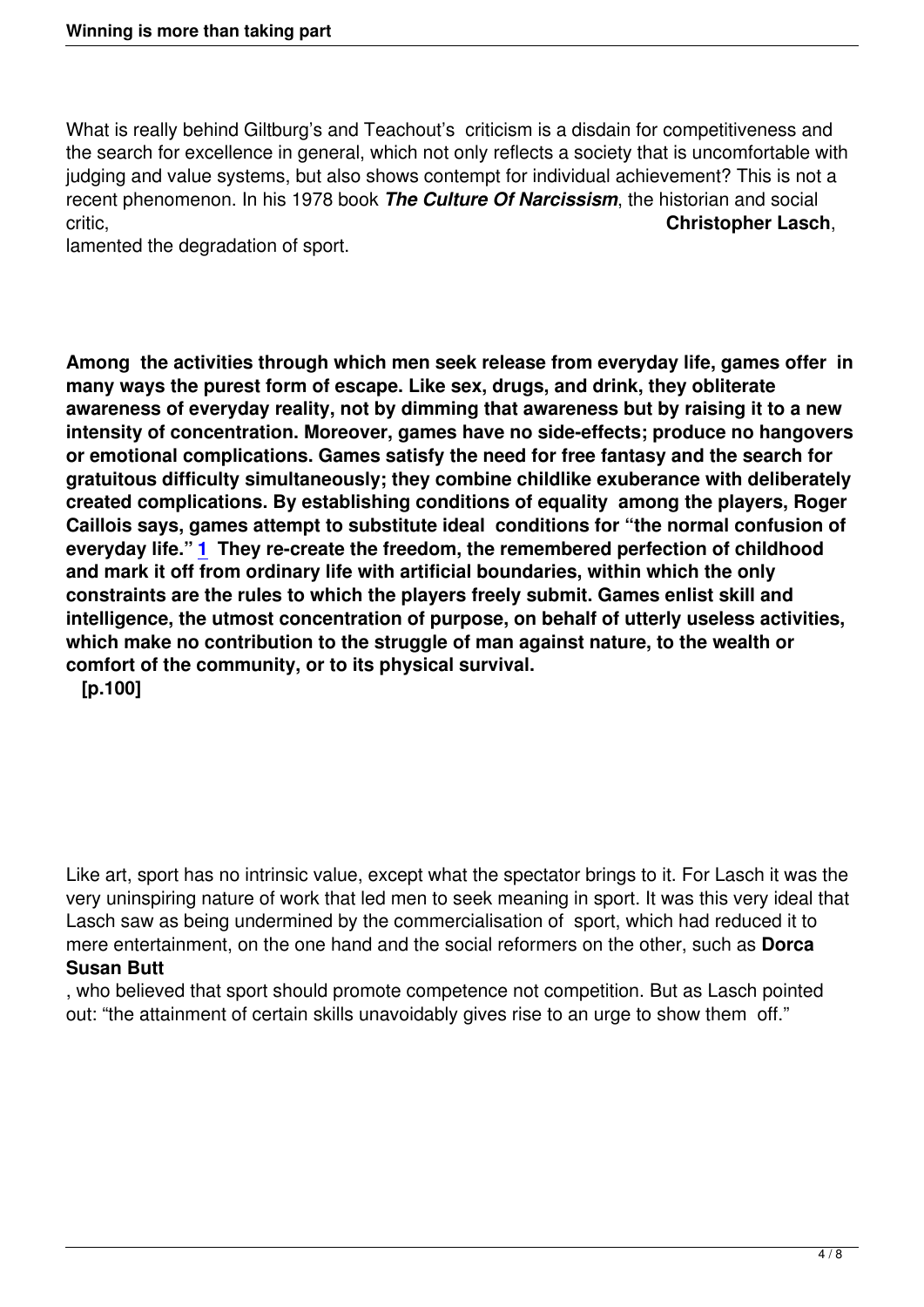Yet it is these very same groups who continue to destroy the ideal of games and hence competitiveness. Modern day football is nothing like the game of the 1960s and 70s. So many reforms make me wonder why anybody bothers with football anymore. For instance in the sixties and seventies it was common practice for teams to have a 'leg breaker' in the squad. This was the man who would chase after the centre forward who was heading for the goal. The leg breaker would then incapacitate the forward, sometimes ending their career. Unfortunate yes, but those were the risks that you took in any sport. Well known leg breakers at the time included **Nobby Stiles** (Manchester United), **Charlie George** (Arsenal) and, perhaps the 'dirtiest bastard' of all **Billy**

#### **Bremner**

(Leeds United). These players were nonetheless as skilful on the pitch as the best goal scorers.

The changes in the offside rule (which is now totally incomprehensible to me) and penalising players for certain behaviour, to take two examples, means that competitiveness takes second place to the rulebook and it can sometimes be the referee who determines the outcome of a game rather than the skill, or lack of, of the teams on the pitch. But the overriding factor that has taken competitiveness out of football is, ironically, the creation of so many competitions. English teams compete in 27 different competitions (spread over the various divisions). That does not include the 22 UEFA tournaments or the World Cup. This glut of competition means that it is impossible to gauge who the real champions are and it is not unusual for managers to decide that they would rather chase the title of league champions than the FA Cup (which a few decades ago would take pride of place in the trophy cabinet).

Another sport that suffers from an abundance of tournaments is professional boxing. The last Heavyweight to be regarded as the undisputed world champion was, perhaps, Mike Tyson nearly two decades ago. But with so many organisations awarding "world championship" belts, no boxer, in any of the 17 weight categories, can claim to be the undisputed world champion. The problem of so many competitions arose with the demands of cable and satellite TV and the creation of new channels, and it has turned this most noble of contests into a meaningless spectacle.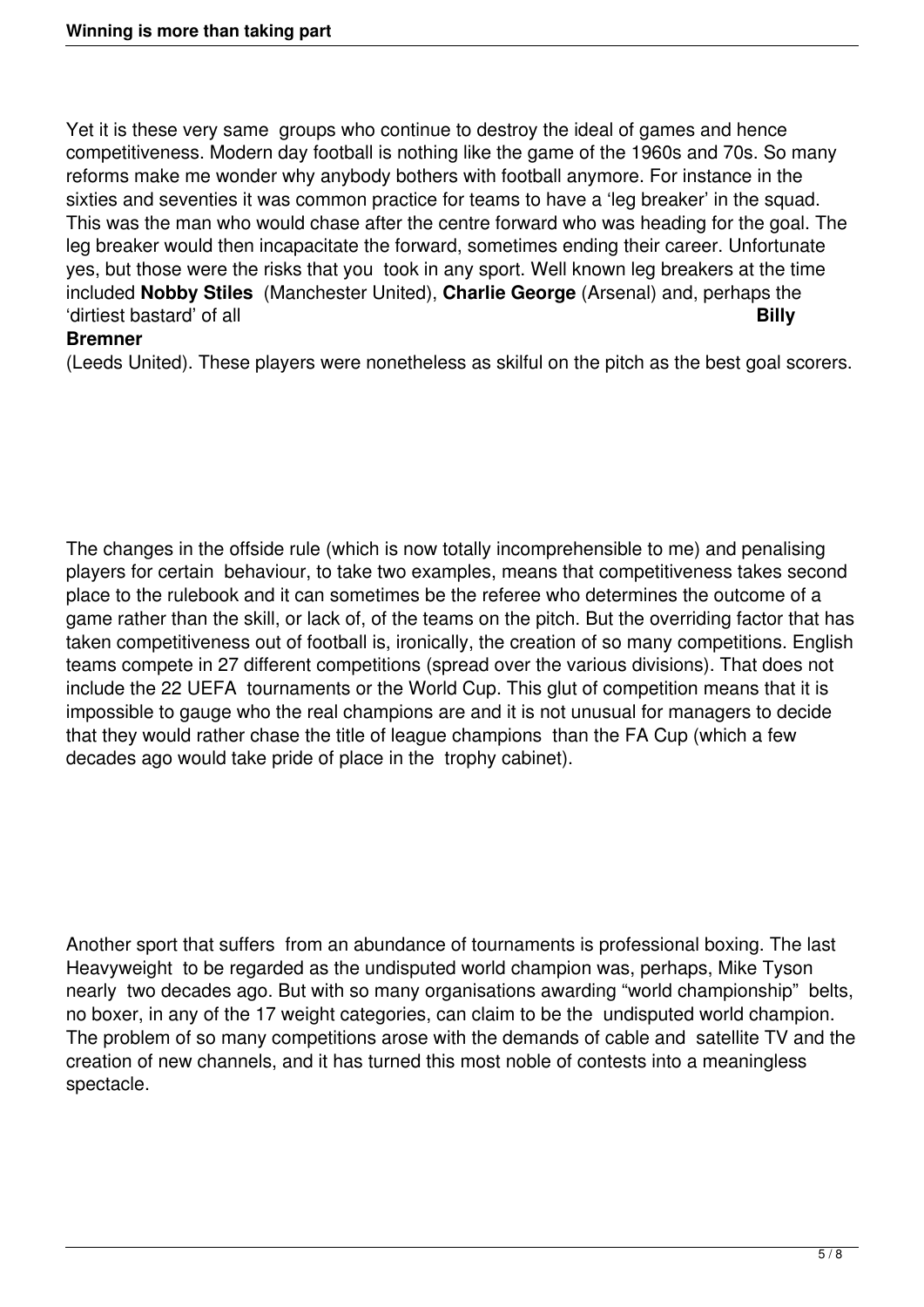So why is it important to have an overall winner? Having one team or one person who has proved their mettle in an area, provides others with something to aspire to and through that process of aspiration the activity improves overall because others will want to get their hands on the title. Having so many competitions in any area of sport or the arts creates a sense of stagnation. There is no stimulus to progress. For the spectator the activity becomes boring: one fight; one match; seems much like any other. The sportspeople cease to do their best or attempt to go beyond their present abilities and simply go through the motions of playing. Their actions, in essence, are no different from those of a factory floor worker (with the exception that the sportsperson will probably be better paid). We should expect more from sportsmen and women than that. If we are passionate about something then we should want to see it improve.

The one area where competitiveness has proved controversial is in education. For decades competitive sports have all but vanished from schools. The bar has been so lowered for exam passes as to make them not worth the paper they are written on. Last year the government announced that Competitive team sports were to be made compulsory for all primary school children in England and that a £1bn fund would be made available for youth sports. The **Prime Minister**

told the press that the national curriculum for primary schools in England would be rewritten with an explicit reference to competitive team sports. He was immediately criticised for scrapping a target of two hours physical education a week for school children. Whilst Cameron was simply cashing in on the legacy of the Olympics, the sentiment is to be welcomed. The revised national curriculum to be introduced to schools in England in September 2014, published earlier this month, stipulated:

#### **PHYSICAL EDUCATION**

 **Age 5/7: Master basic movements (run, jump, throw, catch etc), introduction to team games**

**Age 5/11: Swim 25 meters, perform range of strokes, lifesaving techniques**

 **Age 7/11: Competitive games such as football, netball, rounders, cricket, hockey, basketball, badminton and tennis**

 **Age 11/14: Analyse past performances to improve, take part in competitive sport outside school**

 **[** Daily Telegraph 8 Jul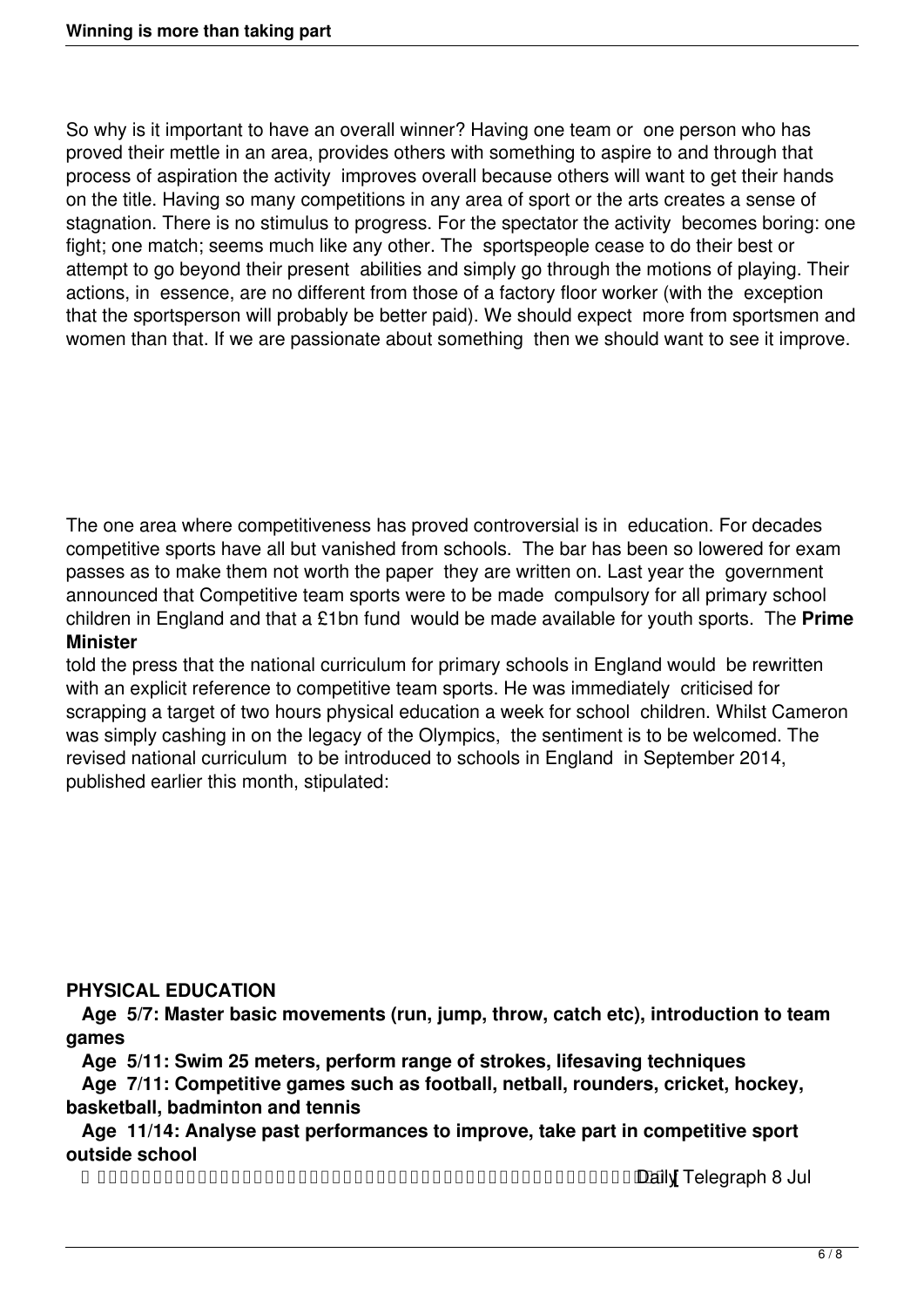And whilst there was to be no more references to creativity and theory in PE it will be interesting to see how creative school will be in fulfilling this objective. Even in the home parents anguish over the effect a competitive approach will have on their children. In an article for the New York Times

#### , **Matt Richell**

[wrote about how](http://www.nytimes.com/2012/10/11/garden/the-role-of-competitiveness-in-raising-healthy-children.html?pagewanted=all&_r=0) he used to take a relaxed attitude towards competition until he started to do the research and came across the work of Alfie Kohn, whose view is that competition is "a toxic way to raise children."

### Yet **Po Bronson**, co-author of "*Top Dog: The Science of Winning and Losing*" speaking to Michael Krasny

believes that "losing is a lesson everyone should learn".

**"If kids don't learn to lose they're going to feel entitled to win. They're also going to make a connection that fear of losing is going to prevent them from taking the risk in the first place. And what kids do need to learn is losing is not that big a deal. They need to learn to lose and go 'Oh, whatever,' and move on and keep playing."**

There is a myriad of experts ready to give parents advice on the effects of competition on their children. Bronson's view is one of the more sensible contributions. For centuries competitiveness has been the spur for innovation and improvement, whether on an individual level or within the economy. Society, at large, has benefited from the results of